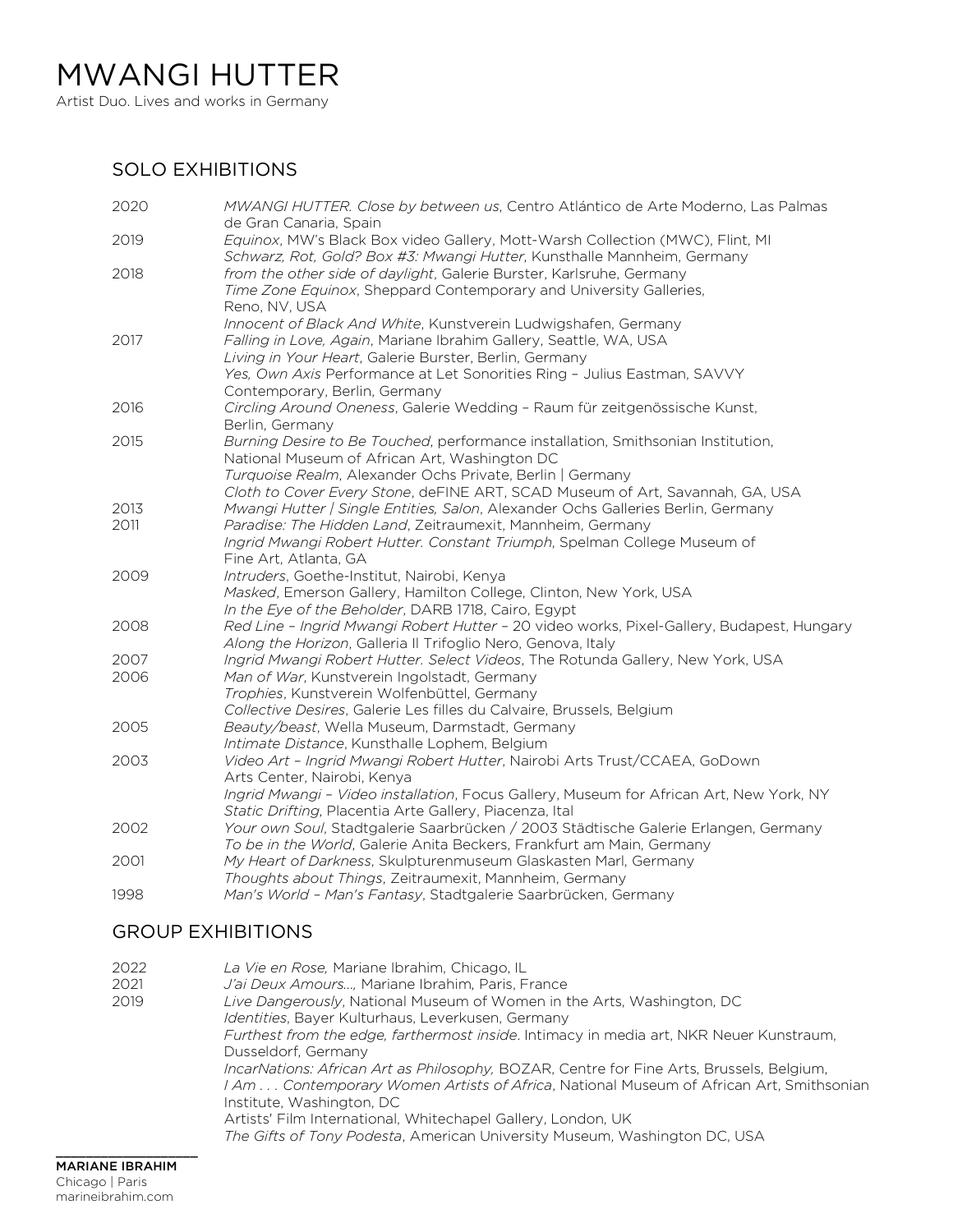| 2018 | In the Cut - Der männliche Körper in der Feministischen Kunst, Stadtgalerie Saarbrücken,      |
|------|-----------------------------------------------------------------------------------------------|
|      | Germany                                                                                       |
|      | IM-PERFECTION, C-Gallery, Milan, Italy                                                        |
|      | Pfalzpreis für Bildende Kunst, Pfalzgalerie, Kaiserslautern, Germany                          |
|      | EXPERIMENTELLE, Schloß Randegg, Germany                                                       |
|      | Im-perfection, Galerie Burster, Berlin, Germany                                               |
|      | HINSEHEN.REINHÖREN. DIE KUNST IST IN DEN KIRCHEN., St. Katharinen, Hamburg, Germany           |
|      | Not a single story, Nirox Winter sculpture exhibition, Johannesburg, South Africa             |
| 2017 | On Desire, B3 Biennial of the Moving Image, Frankfurt, Germany                                |
|      | YOU & I, A4 Arts Foundation, Cape Town, South Africa                                          |
|      | 57th Venice Biennale Venice, Italy                                                            |
|      | documenta 14, Athens, Greece, Kassel, Germany                                                 |
|      | Musrara Mix, Jerusalem, Israel                                                                |
|      | Capital Africas, to the Cape of Good Hope, Art Centre of Gare Saint Sauveur, Lille, France    |
|      | El Iris de Lucy / Artistas africanas contemporáneas, CAAM, Las Palmas de Gran Canaria         |
|      | Performed Identity, International Short Film Festival, Oberhausen, Germany                    |
|      | Terrains of the Body: Photography from the National Museum of Women in the Arts,              |
|      | Whitechapel Gallery, London, UK                                                               |
|      | In Lothringens Fruchtbäume kletterte ich Die Heimat des Weltbürgers, Künstlerhaus             |
|      | Saarbrücken, Germany                                                                          |
|      | Back Stories, Mariane Ibrahim Gallery, Seattle, WA, USA                                       |
| 2016 | Kabbo Ka Muwala - The Girl's Basket. Migration and Mobility in Contemporary Art in Southern   |
|      | and Eastern Africa, National Gallery of Zimbabwe, / Makerere Art Gallery/IHCR, Uganda,        |
|      | / Städtische Galerie Bremen, Germany                                                          |
|      | Kopf Gesicht und Hände, Galerie alte Turnhalle, Bad Dürkheim, Germany                         |
|      | Künstlerpaare: 1 + 1 = 1, Kunstverein Wilhelmshöhe, Ettlingen, Germany                        |
|      | The Repetition of the Good. The Repetition of the Bad, Neue Synagoge Berlin - Centrum         |
|      | Judaicum Dakar - Martigny.                                                                    |
|      | Hommage à la Biennale d'art contemporain, le Manoir de la Ville de Martigny, Switzerland      |
|      | An Age Of Our Own Making, Holbæk, Roskilde and Copenhagen, Denmark                            |
|      | 12th Biennale of Dakar. City in the Blue Daylight, Dakar Senegal                              |
|      | El Iris de Lucy / Artistas africanas contemporáneas, MUSAC, Museo de Arte Contemporáneo       |
|      | de Castilla y León, Spain / Musée départemental d'art contemporain de Rochechouart,           |
|      | France                                                                                        |
|      | Time Wheels, Galerie Anne de Villepoix project space, Paris, France                           |
|      | BE.BOP 2016. Call and Response, Volksbühne Berlin, Germany                                    |
|      | Trampoline House, University of Copenhagen, Denmark                                           |
| 2015 | Earth Matters: Land as Material and Metaphor in the Arts of Africa, Bowdoin College Museum of |
|      | Art, Brunswick, ME                                                                            |
|      | Something Else, Off Biennial, Cairo, Egypt                                                    |
|      | Unerasable Memories - A Historic Look at the Videobrasil Collection, Sesc Pompeia, São Paulo, |
|      | Brasil / MALBA, Buenos Aires, Argentina, MARCO, Vigo, Spain                                   |
|      | Paarweise. Neue Werke in der Sammlung Marta, Marta Herford, Germany                           |
|      | Remember To Come Back, Mariane Ibrahim Gallery, Seattle, WA, USA                              |
|      | Image of a City - Xenopolis, Deutsche Bank KunstHalle, Berlin, Germany                        |
|      | Feminismen., Nordstern Videocenter, Gelsenkirchen, Germany                                    |
|      | Du sollst dir kein bild von mir machen, Berlin Cathedral, Germany                             |
|      | Havana Biennial. Between the idea and the experience, Havana, Cuba                            |
|      | You love me, You love me not, Galeria Municipal do Porto, Portugal                            |
|      | Spatial Stories: Topographies of Change in Africa, Center for Visual Art, Metropolitan State  |
|      | University of Denver, CO                                                                      |
|      |                                                                                               |
|      |                                                                                               |

## **COLLECTIONS**

American University at the Katzen Arts Center, Washington, DC Centre d'art contemporain d'Essaouira, Essaouira, Morocco Fondation Sindika Dokolo, Luanda, Angola Landesmuseum Mainz, Mainz, Germany MARTa Herford Museum, Herford, Germany Mott-Warsch Collection, Flint, MI National Gallery Prague, Veletrzní Palace, Prague, Czech Republic National Museum of Women in the Arts, Washington, DC Neuer Berliner Kunstverein (NBK), Berlin, Germany Smithsonian National Museum of African Art, Washington, DC

## \_\_\_\_\_\_\_\_\_\_\_\_\_\_\_\_\_\_\_ MARIANE IBRAHIM Chicago | Paris marineibrahim.com